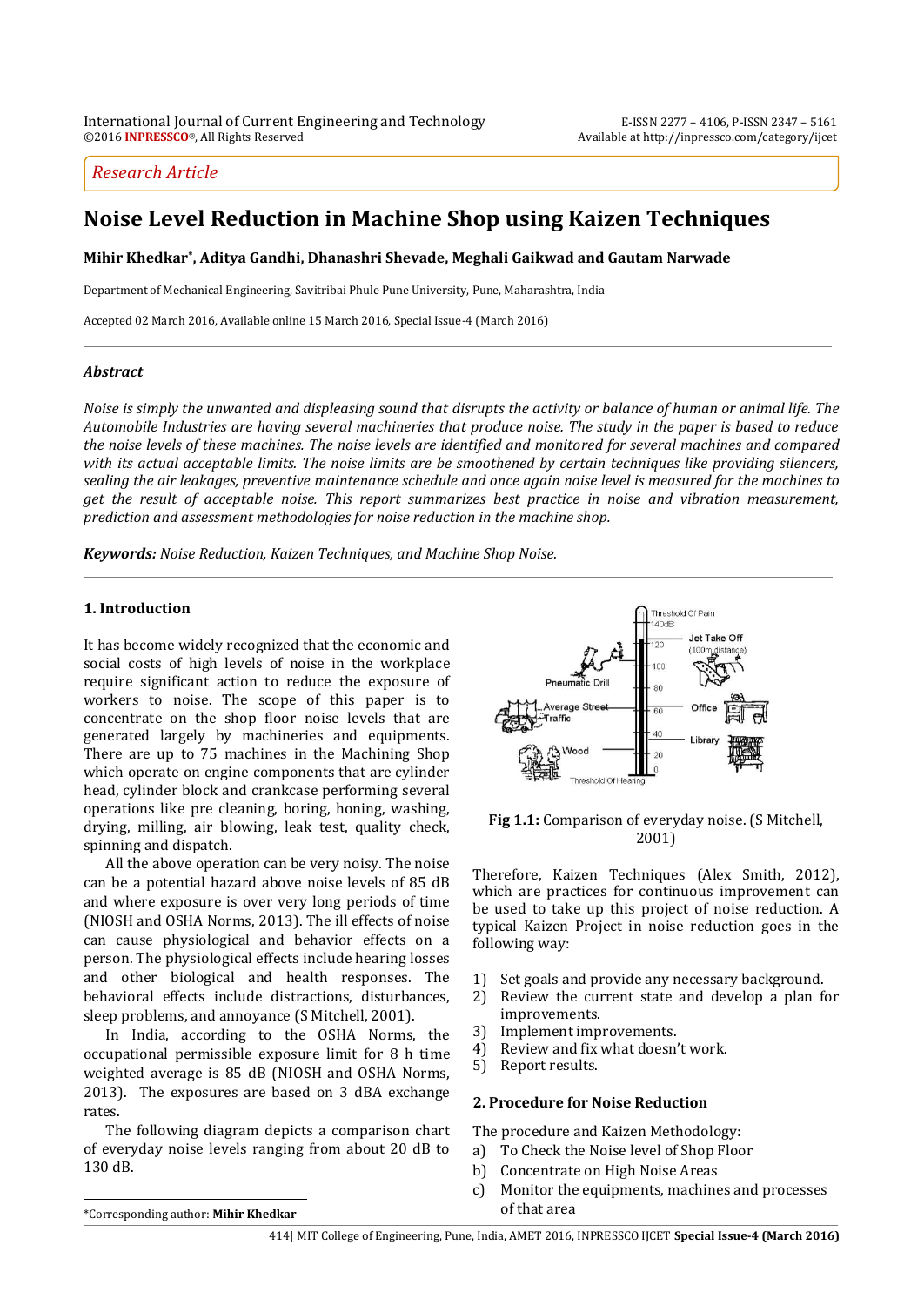- d) Implement the required techniques in desired areas
- e) Monitor the feasibility of it
- f) Check the noise level of Shop floor
- g) Evaluate the difference in noise level

Based on the machines that emit high noise, numerous kaizen techniques can be shortlisted for effective noise reduction of each machine according to the following criteria:

a) Acoustic Performance

The efficiency for the noise can be reduced.

- b) Description It consists the comparison of the Advantages and Limitations of each of the technique.
- c) Application Describes how many types of application can a technique have for noise reduction.
- d) Durability
- e) Cost

The noise level mapping on the shop floor can be analyzed using the Pareto's Principle (JK Liker 2004). It suggests that there would be 20% noise causing factors that contribute to the 80% of noise on the shop floor. In regard to the principle, the machines and operations that distinguish to 80% of the noise level above accepted limit; are mainly CNC, Leak tests, washing, drying, air blowing operations. The following diagram shows the Pareto's analysis chart for the shop floor.



**Fig 2.1:** Pareto's Analysis Chart

The shop floor noise level mapping is done and high noise areas are identified in the table below:

| Sr.<br>No. | <b>Cell Area</b> | Machines /<br><b>Operations</b> | <b>Noise</b><br>Level (dB) |
|------------|------------------|---------------------------------|----------------------------|
|            | Cylinder         | Washing and                     |                            |
|            |                  |                                 | 110                        |

asining and 110

sining and<br>Drying 192

Block

2 Crank Case Washing and

|  | Table 2.1: Noise Level Measurement of Shop Floor. |
|--|---------------------------------------------------|
|--|---------------------------------------------------|

| 3 |          | <b>CNC Operations -</b><br><b>FRD</b> | 85 |
|---|----------|---------------------------------------|----|
|   |          | <b>CNC Operations -</b><br>Makino     | 86 |
| 5 | Cylinder | Washing and<br>Drying                 | 92 |
|   | Head     | <b>VF2</b>                            | 92 |
|   |          | Spinning                              | 95 |
|   |          |                                       |    |

#### **3. Kaizen Techniques for Noise Reduction**

The following techniques can be used for noise reduction in the machine shop.

- **1. Installation of Air Nozzles and Silencers on the Air blower Machines:** Installation of Air Nozzles and Silencers on the opening of the air blower can effectively reduce noise level by 15% - 20%. The nozzles are generally made up of Acrylic materials, which have perforated openings that direct the air at a high velocity but at a lower noise. However the limitation of this solution is that it causes air clogging which decreases the machine efficiency in the long term.
- **2. Enclosure of Acoustic Curtains around the Washing Machines:** Enclosure of Acoustic Curtains around the washing machines can be used to successfully absorb noise and it also blocks escaping noise. This solution can decrease noise from 10% to 15% but again causes air clogging, thus decreasing machine efficiency.
- **3. Acoustic Paneling and Damping around Machines:** Acoustic Paneling and Damping around the machines helps to absorb noise and does not let the noise pass through a lot of gaps and holes. On the Acoustic Panels, the damping material can be stuck onto its surface to enable the operation. The noise reduction can be achieved from 5% to 18%. However, the disadvantage of this solution is that it requires a lot of space around the machine and also much of planning the layout needs to be done.
	- **4. Noise Filters:** CNC machines with noise operations such as Fanuc RoboDrills and Makinos have an additional support of addition of noise filters. The noise filters have negative amplitude, which superimposes with the machine's high amplitude. Therefore, It decreases the noise level of the CNC before it emits noise out.
	- **5. Sealing Air Chambers and Joints of Machines:**  Shop floors usually have air chambers that produce a lot of high noise; it is also found that there are air leakages from the joints. So the joints can be sealed to control the air leakage, thereby reducing the noise level.
	- **6. Preventive Maintenance Scheduling.**: The Air Gun daily monitoring should be incorporated in

415| MIT College of Engineering, Pune, India, AMET 2016, INPRESSCO IJCET **Special Issue-4 (March 2016)**